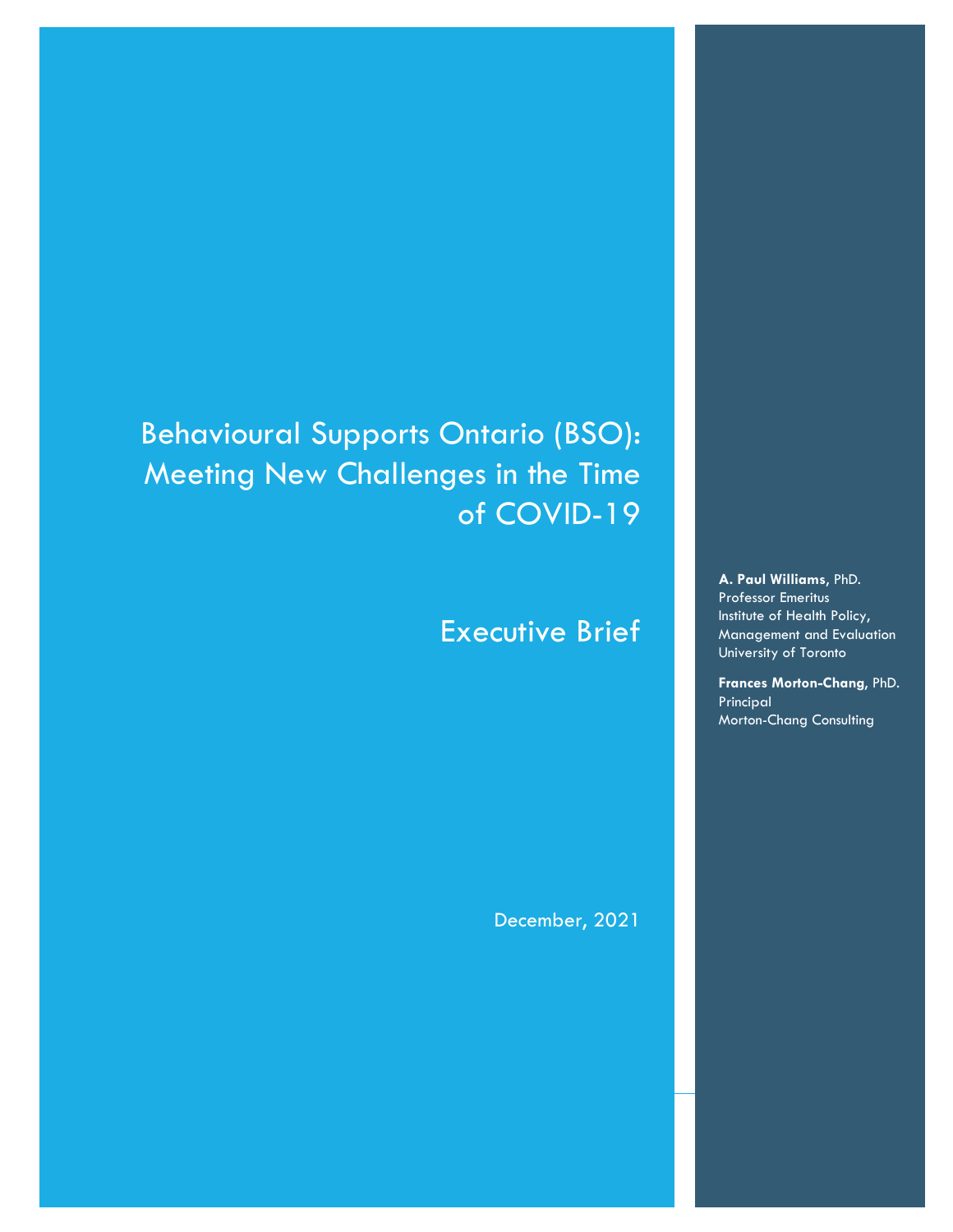# **Contents**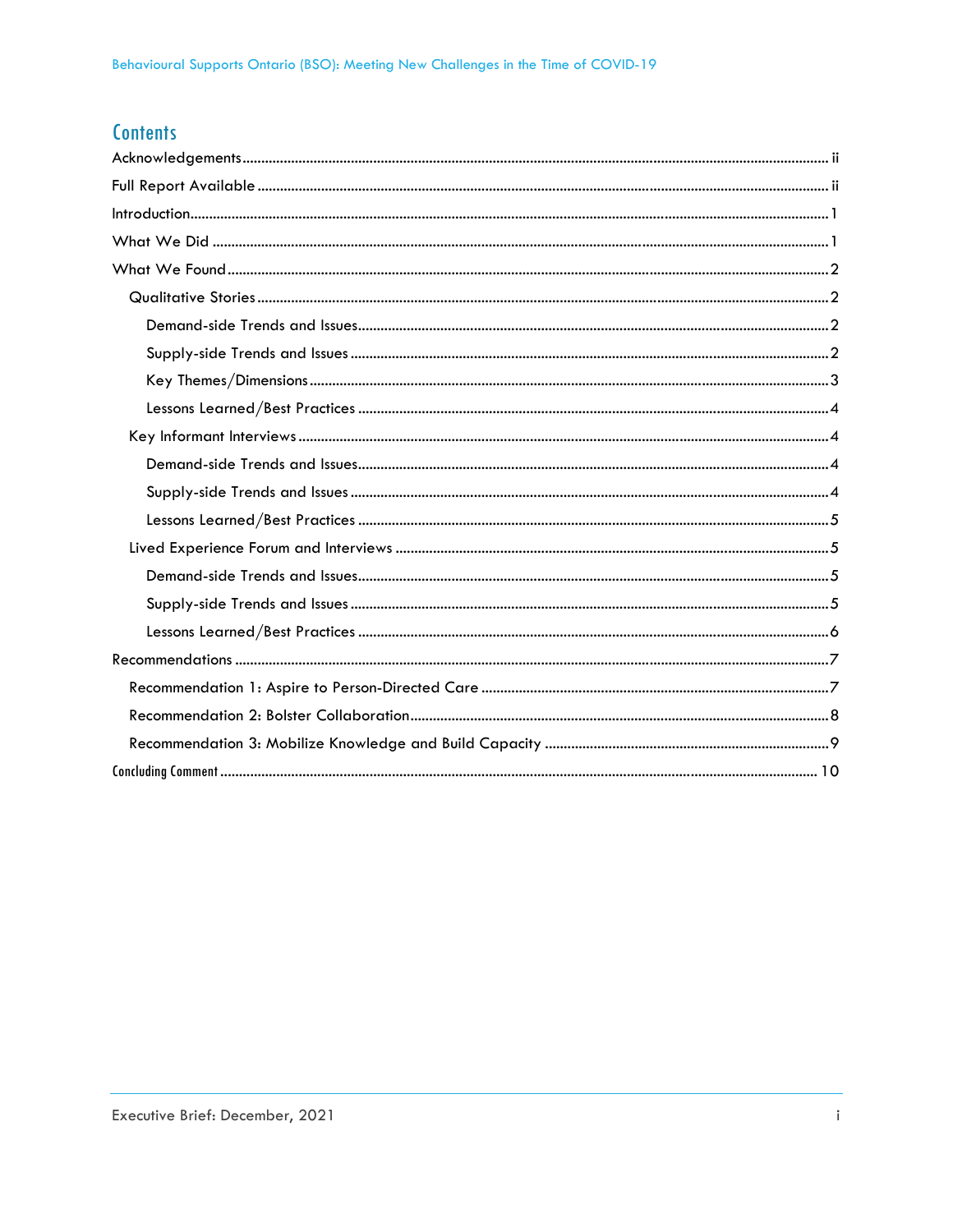# Acknowledgements

We sincerely thank the Qualitative Story writers, Key Informants and Lived Experience Respondents from across the province and care continuum, who generously shared their time, expertise and insight to inform this evaluation. Their dedication to enhancing the wellbeing, quality of life and choice for persons living with behaviours/expressions, and care partners, is inspiring.

# Full Report Available

This Executive Brief summarizes the findings of the more extensive and detailed Full Report available on-line at https://www.behaviouralsupportsontario.ca/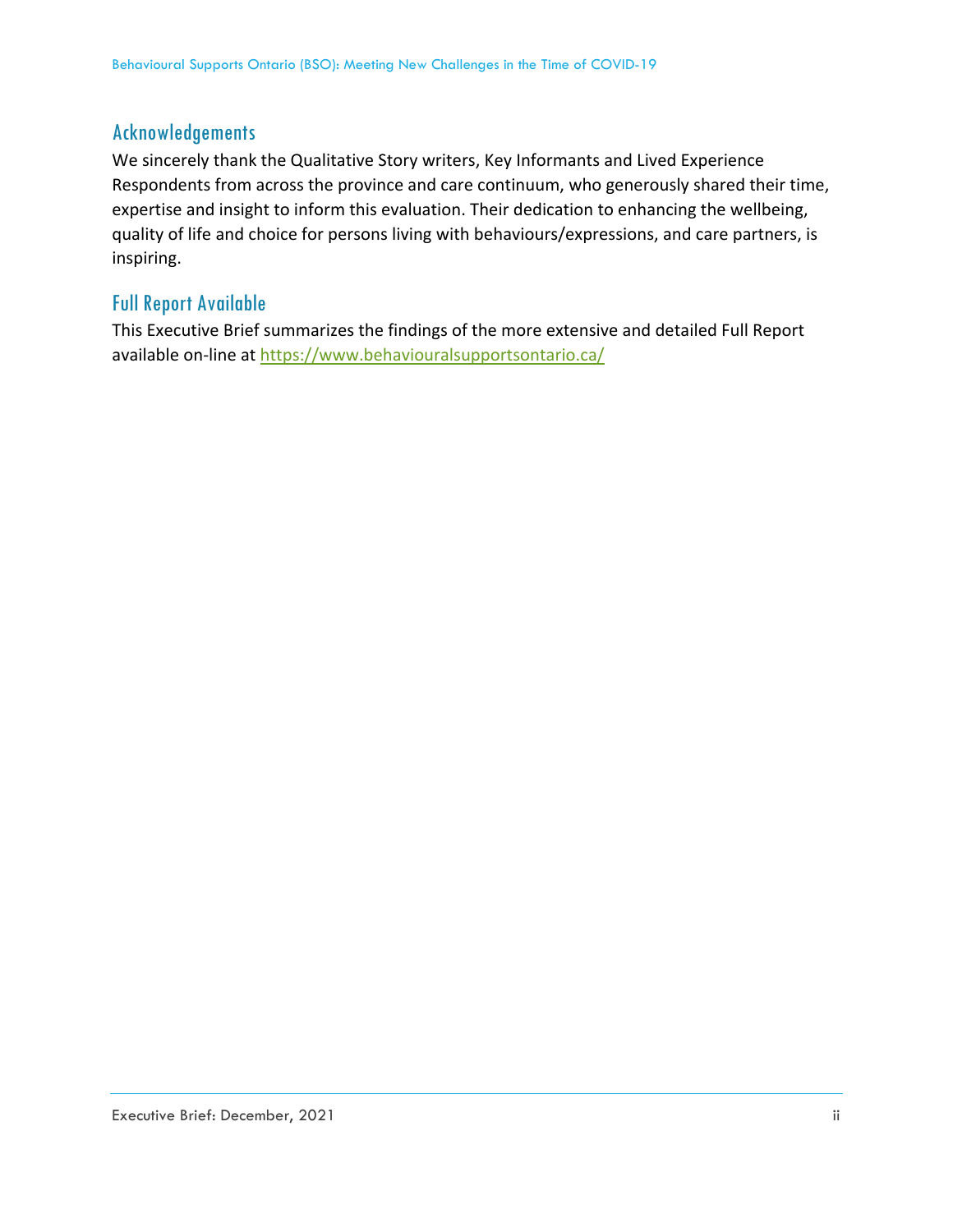# **Introduction**

Behavioural Supports Ontario (BSO) provides behavioural healthcare for older adults living with, or at risk of, responsive behaviours/personal expressions associated with dementia, complex mental health, substance use and/or other neurological conditions, along with care partners, in community, hospital and residential long-term care (LTC) settings.<sup>1</sup>

Although increasingly understood as an expression of unmet needs, responsive behaviours/ personal expressions such as repetitive questioning, pacing, cursing, screaming, hitting, pushing and exploring/searching<sup>2</sup> can nonetheless impact negatively on persons expressing them, as well as care partners, providers, others in congregate settings, and care systems.<sup>3</sup>

# What We Did

This report, the third in a series commissioned by the BSO Provincial Coordinating Office (PCO), draws on multiple evidence sources to evaluate the work and impact of BSO prior to and during the COVID‐19 pandemic. As detailed in our Full Report, evidence sources include:

- Two hundred and sixty-nine qualitative stories written by BSO teams across Ontario between 2018 and 2020
- Key Informant interviews with 20 BSO team members and collaborators from all regions of the province, different care settings and diverse professional/occupational groups, conducted in late 2020 and early 2021
- Findings from a Lived Experience forum and individual interviews involving a total of 13 persons living with dementia and care partners conducted in the spring of 2021.

In addition, this report is informed by the findings of two evaluation projects completed in 2018, one a review of earlier evaluation findings<sup>4</sup> and the other a detailed analysis of BSO qualitative stories written between 2015 and 2018.<sup>5</sup> Together these evidence sources paint an exceptionally detailed portrait of the work and impact of BSO, not just at one point in time, but

https://www.albertahealthservices.ca/assets/about/scn/ahs-scn-srs-responsive-behaviours.pdf

<sup>1</sup> Behavioural Supports Ontario. About Us. Accessed on-line, February, 2021 at https://www.behaviouralsupportsontario.ca/29/Background/

<sup>2</sup> Behavioural Supports Ontario. What is Behavioural Change? Accessed on-line, January 2021, at https://www.behaviouralsupportsontario.ca/32/Behaviour\_Change\_in\_Older\_Adults/<br><sup>3</sup> Alberta Health Services. Responsive Behaviours. Accessed on-line, February 2021, at

<sup>4</sup> Morton-Chang F, Williams AP. Behavioural Supports Ontario: Review of Evaluation Outcomes. Submitted to Behavioural Supports Ontario, April, 2018.

<sup>5</sup> Morton-Chang F, Williams AP. 2018. Behavioural Supports Ontario: Review of Qualitative Stories. Accessed on-line, February, 2021at https://behaviouralsupportsontario.ca/Uploads/ContentDocuments/2019- 07\_BSO\_Review\_of\_Qualitative\_Stories.pdf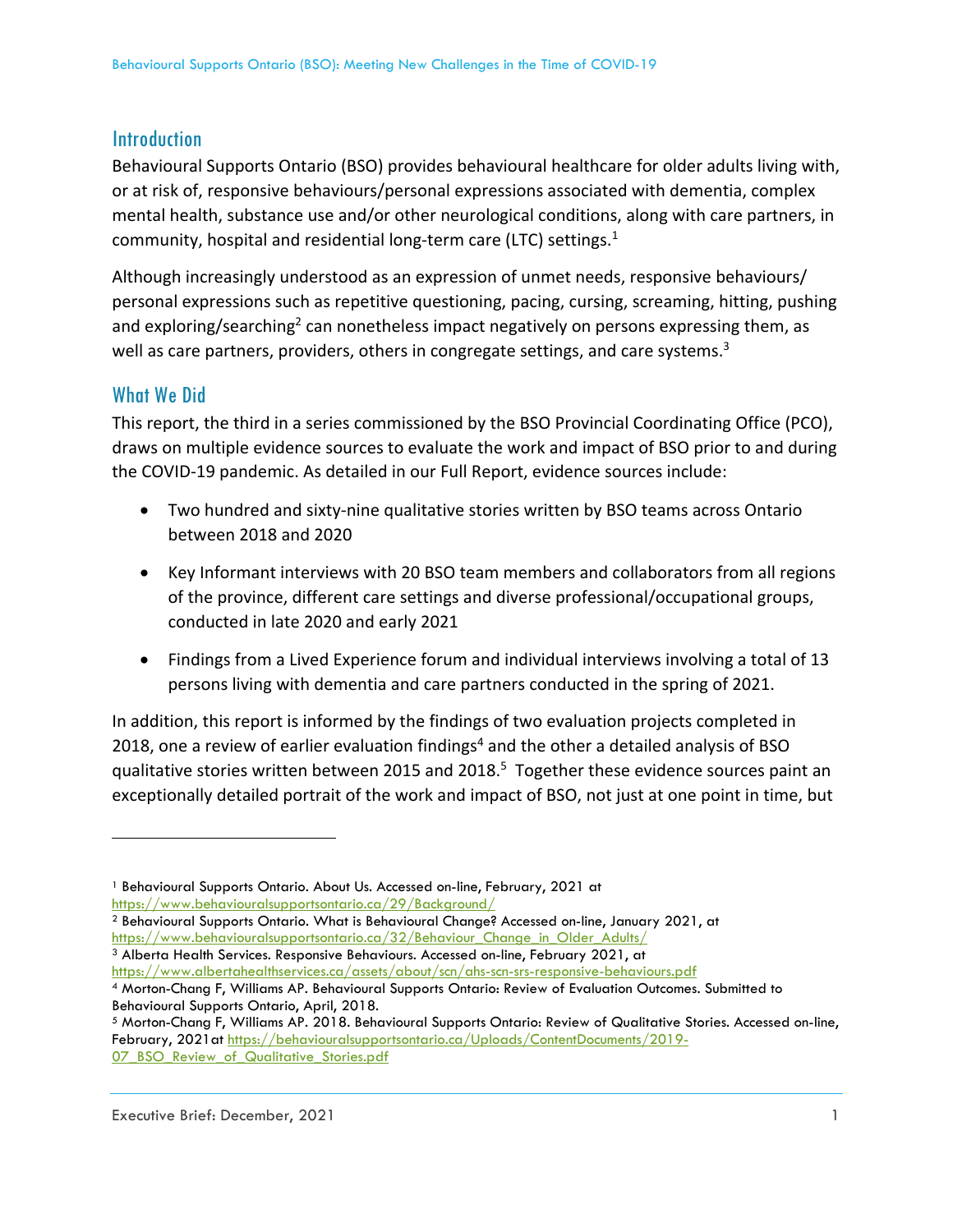over five years, a period characterized by rising and more complex needs and care systems struggling to respond even prior to the COVID‐19 pandemic.

# What We Found

### Qualitative Stories

The 269 qualitative stories analyzed provide detailed first-hand accounts, by BSO team members, of experiences in day‐to‐day practice.

#### Demand-side Trends and Issues

The stories confirm that needs and responsive behaviours/personal expressions are highly complex, that they occur in all care settings, and that they are not limited to older adults. BSO clients increasingly include younger persons living with dementia, mental illness, substance use, physical disabilities, and/or other neuro‐cognitive conditions, often in combination with multiple chronic health needs (e.g., cancer, arthritis, heart disease), social deficits (e.g., poverty, family distress, isolation) along with the compounding effects of inadequate or inappropriate health system responses (e.g., inappropriate prescribing, failure to diagnose and treat underlying conditions such as chronic pain). Added is growing diversity in areas such as language, culture, religion and sexual orientation.

Similarly, the stories show that responsive behaviours/personal expressions span a wide spectrum ranging from wandering/exploring and withdrawal associated with lower risk, to verbal and physical behaviours/expressions associated with higher risk. Moreover, individuals may present with different behaviours/expressions at different points in time, or multiple behaviours/expressions simultaneously.

The stories also clarify that care partners (including family, friends and neighbours), when present, are rarely bystanders. During the course of the pandemic, their "essential" role in community and residential care settings has been increasingly visible and acknowledged by providers and policy‐makers. In addition to offering ongoing personal care, instrumental and emotional support, care partners fill gaps resulting from worker shortages, service disruptions and care fragmentation. Care partners also provide vital insights into the person's needs, preferences and behaviours/expressions. In doing this, care partners can themselves take on burden and stress, requiring ongoing support in their own right to sustain caring activities.

### Supply-side Trends and Issues

The qualitative stories document widening care gaps. While "hallway medicine" has become the most visible indicator of a healthcare system at its limits, the stories suggest that increasingly stretched system resources also contribute to less visible, but equally weighty dilemmas, such as over‐reliance on the use of drugs to manage behaviours/expressions.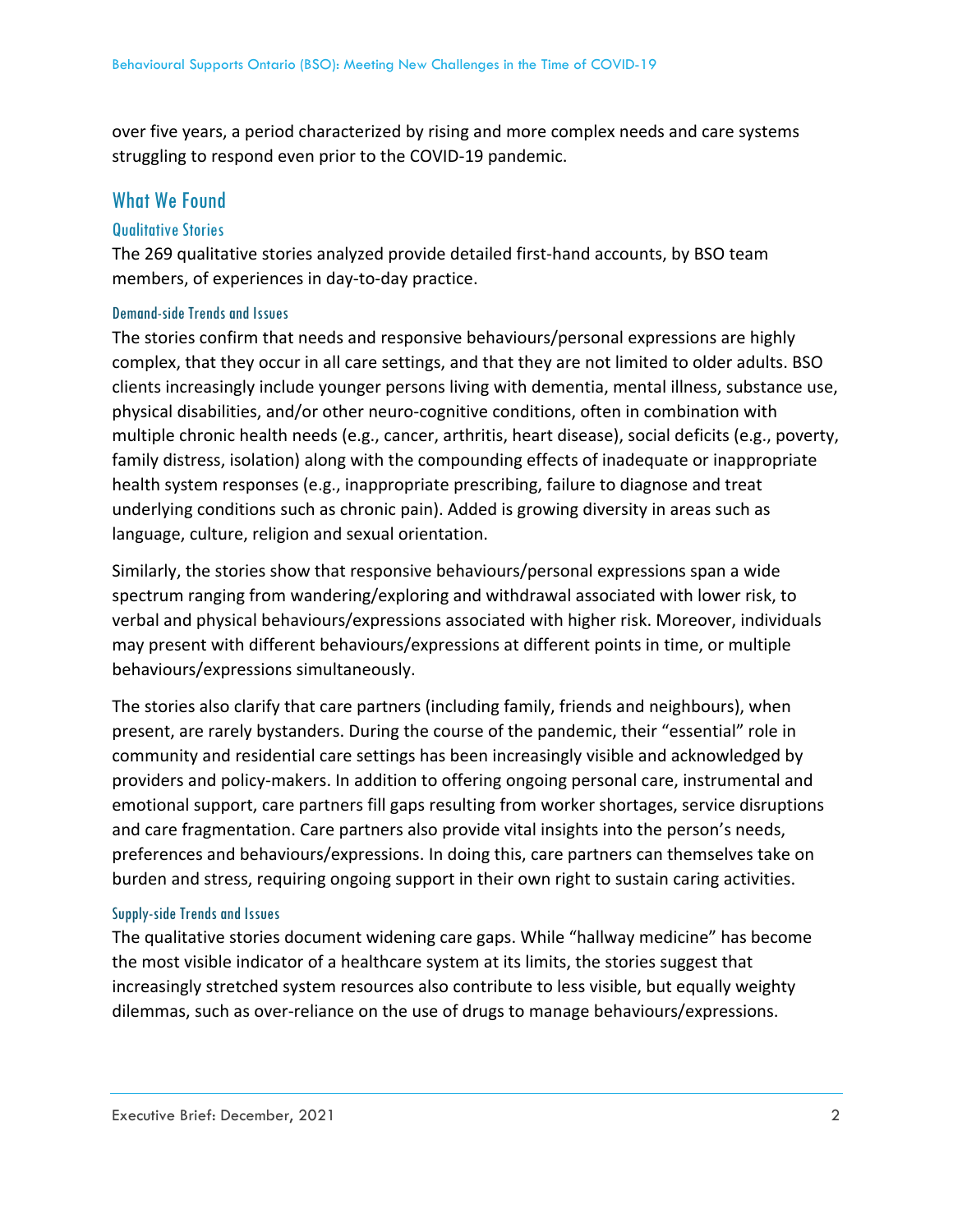In this demanding context, the stories document how BSO mobile and embedded teams reach across professional, organizational and geographic boundaries to support growing numbers of persons of all ages with complex needs and behaviours/expressions in the most appropriate care settings, and to ease transitions between settings when needed. Even within fragmented care systems, BSO teams are uniquely positioned to integrate care around the needs of persons who might otherwise "fall through the cracks" leading to unnecessary hospital and LTC home admissions.

The stories also document BSO's pivotal role in mobilizing knowledge and best practices. In addition to promoting the use of validated, standardized tools such as the BSO‐DOS (Dementia Observation System), BSO has created local, regional and provincial platforms for education and knowledge exchange to improve care and build organizational and system capacity.

### Key Themes/Dimensions

Analysis of the qualitative stories yields nine key themes/dimensions:

- *Dimension 1: The Person,* documents the increasingly diverse characteristics, needs and responsive behaviours/personal expressions of BSO clients and care partners
- *Dimension 2: First Contact with BSO*, confirms that initial contacts with BSO occur across the care continuum in community, hospital and LTC home settings
- *Dimension 3: Care Providers and Care Partners*, highlights inter‐disciplinary, inter‐ organizational and sector‐spanning collaborations, often including care partners, that respond to rising and more complex needs wherever they occur
- *Dimension 4: Transitions*, illuminates BSO efforts to ease often challenging moves between care settings when such moves are necessary
- *Dimension 5: BSO Initiatives,* details multiple approaches and innovations used by BSO to improve care for individuals and build system capacity
- *Dimension 6: Balancing Pharmacological and Non‐Pharmacological Approaches*, describes initiatives by BSO teams to reduce over‐reliance on drugs to manage responsive behaviours/personal expressions
- *Dimension 7: Impact,* documents the benefits of BSO initiatives for individuals, organizations and care systems
- *Dimension 8: New Challenges in the Time of COVID‐19*, recounts the pandemic's costs and consequences for people and providers along with BSO efforts to address them
- *Dimension 9: Lessons Learned/Best Practices*, highlights the importance of person‐ centred care, care partner engagement, inter‐disciplinary and inter‐sectoral collaboration, managed transitions, knowledge mobilization and capacity building, and balancing pharmacological and non‐pharmacological approaches.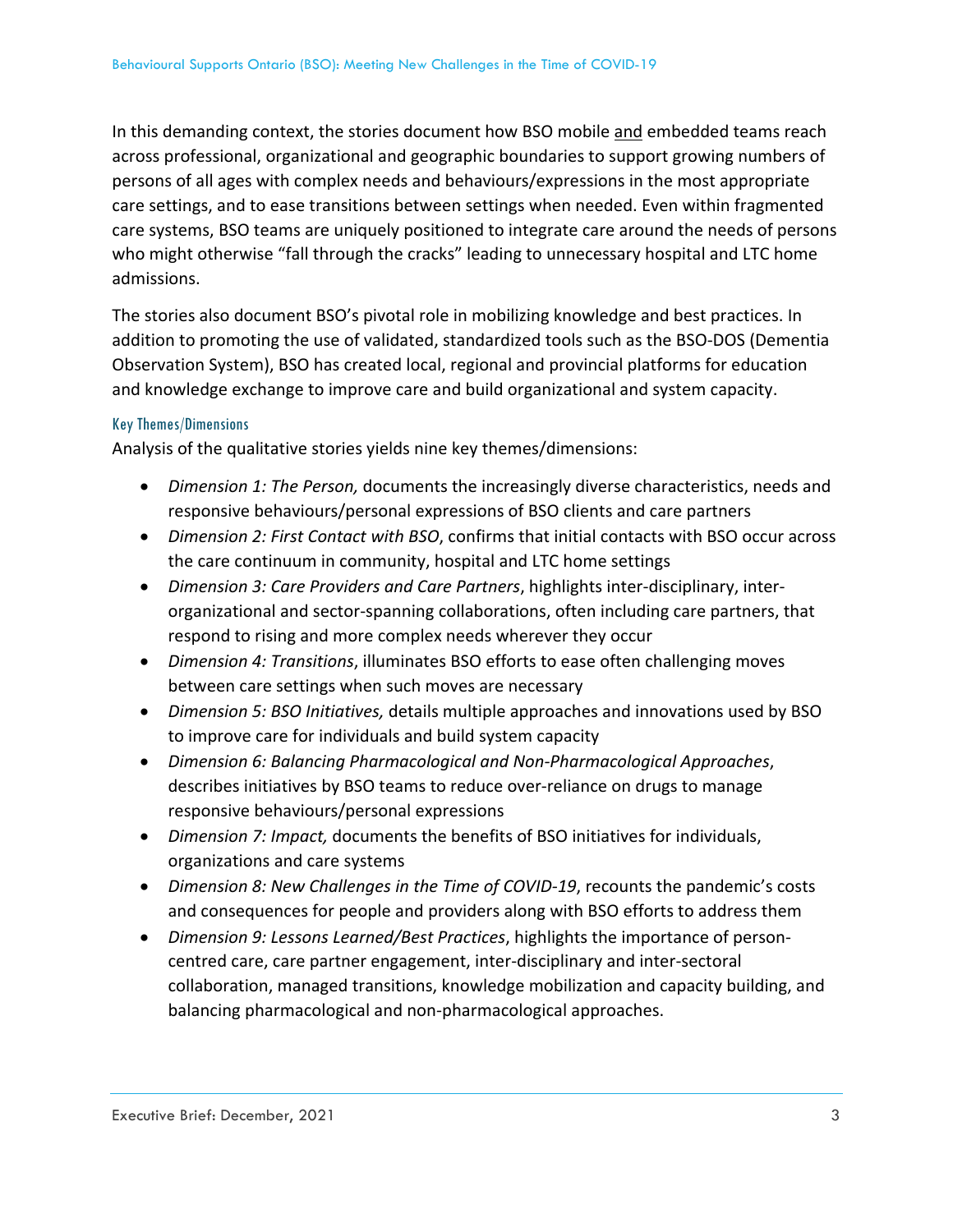#### Lessons Learned/Best Practices

While almost all of these lessons learned/best practices were previously identified in 2018, *Balancing Pharmacological and Non‐pharmacological Approaches* stands out as a new addition. This reflects a perception among BSO team members that there is an over‐reliance on the use of drugs to manage responsive behaviours/personal expressions, particularly in hospital and LTC settings. Further, where such use is not evidence‐informed and closely monitored, reliance on drugs may do more harm than good including escalating the behaviours/expressions they are intended to manage.

#### Key Informant Interviews

Key Informant interviews with 20 BSO team members extend and elaborate these findings.

#### Demand-side Trends and Issues

The interviews point to a disquieting "new normal." While the qualitative stories detail discrete cases of persons living with complex needs and responsive behaviours/personal expressions, Key Informants, with their broader view, suggest that such cases are increasingly the norm in all care settings, in all parts of the province. Said one Key Informant, "whereas it used to be a nursing home full of little old ladies who were gentle and quiet and proper … [now] we see kicking, fighting, screaming …" (KI12).

Nor is it only "little old ladies." Increasingly, BSO teams support younger persons living with complex, chronic needs including developmental delays, physical disabilities, autism, mental illness and addictions, as well as dementia and neuro‐cognitive conditions.

#### Supply-side Trends and Issues

Although demographic shifts and medical advances partly account for this "new normal," Key Informants clarified that supply‐side factors also play an important role. They observed, for example, that while in the past many persons living with mental illness received care in institutional settings, successive waves of "de‐institutionalization," without a corresponding expansion of community‐based alternatives such as supportive housing, make LTC homes the default destination for growing numbers of younger persons with complex needs and behaviours/expressions.

The COVID‐19 pandemic layered on new challenges. In the community, programs and services were shuttered, home visits ended, and care partners faced rising burden and stress even as their own supports were curtailed. In response, BSO teams pivoted to using virtual technologies (e.g., OTN, Zoom) to conduct visits, assemble teams, and provide education and support. Such approaches, while not always a preferred option, greatly extended BSO's scope and reach, especially in underserved northern areas of the province as well as in inner cities.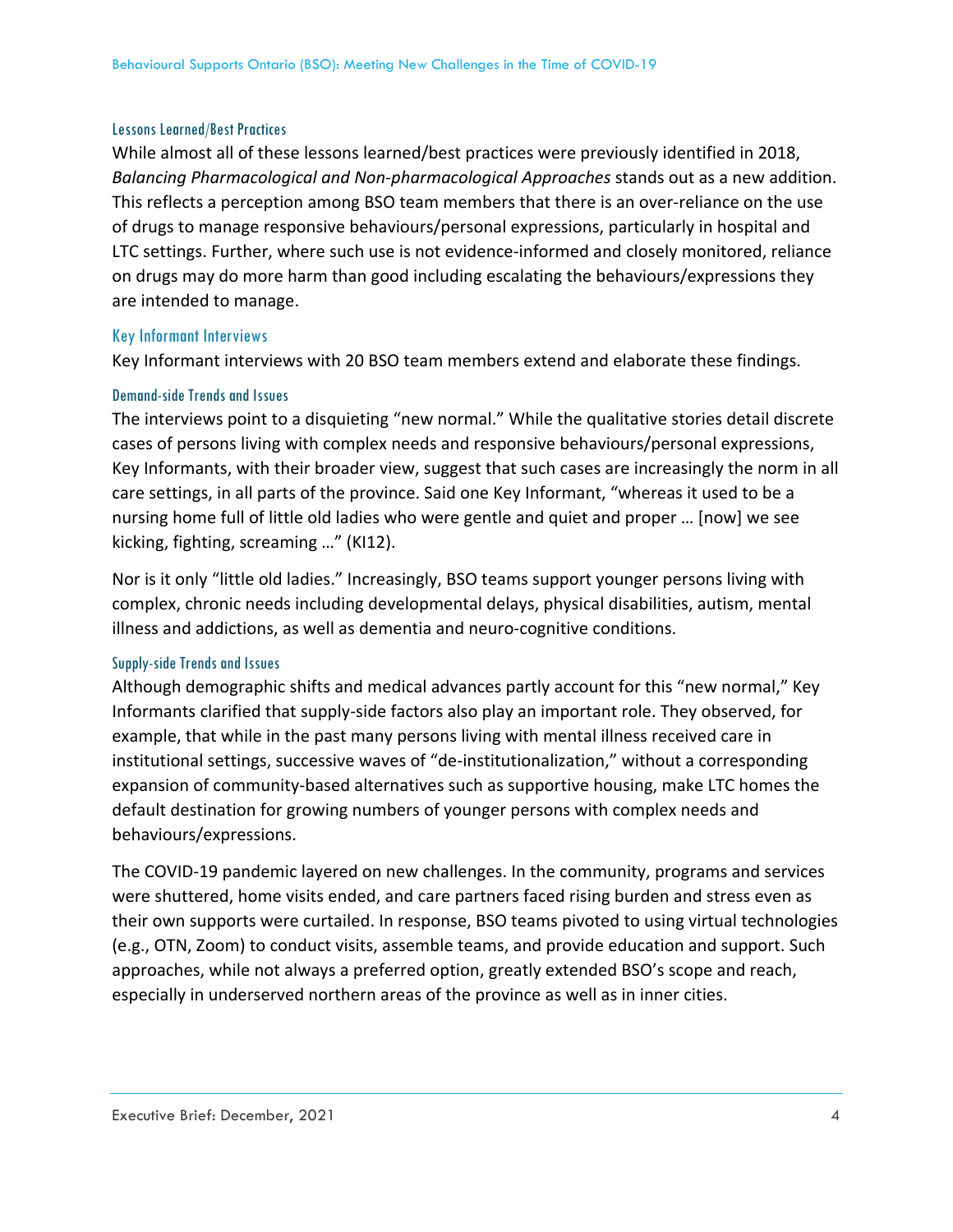In LTC homes, where the majority of COVID‐related deaths occurred during the pandemic's first wave, BSO teams applied their specialized skills and knowledge to support residents and staff impacted by worker shortages, service disruptions, isolation, depression, loneliness, the deaths of co‐residents, and restrictions on visits by care partners. Although frequently called "to the floor" to perform routine tasks, BSO teams continued to reach out to external partners such as local health units to address behaviours/expressions such as wandering/exploring and tobacco use that posed serious infection control risks. Paradoxically, Key Informants reported that in some LTC homes, behaviours/expressions actually declined during the pandemic as a result of reduced noise and fewer residents sharing rooms.

#### Lessons Learned/Best Practices

Key Informants strongly reaffirmed the importance of person-centred care, not simply as a frill, but as a best practice and an essential means of understanding and responding appropriately to the increasingly complex needs and behaviours/expressions of persons of all ages. Rather than suggesting that BSO mobile or embedded teams are better equipped to do this, Key Informants clarified that both mobile and embedded teams are essential to meet new needs.

An additional lesson learned highlights the use of virtual technologies. Particularly since the onset of the pandemic, Key Informants said they had increasingly used such technologies to conduct assessments and enable collaboration, teamwork, and capacity‐building. In key areas like mental health, virtual technologies can enable access to specialized expertise that might not otherwise be accessible at the local level. This raises the question of how best to ensure that all persons requiring specialized support, have access to virtual technologies.

### Lived Experience Forum and Interviews

The Lived Experience Forum and individual interviews document how persons living with dementia and care partners perceive their needs, the responses of providers and care systems, and should be done to ensure person‐centred care.

### Demand-side Trends and Issues

Lived Experience Respondents said that full awareness of their needs had emerged slowly. A person living with dementia spoke about realizing that their memory issues were not a normal part of aging. A care partner talked about coming to the realization that exit‐seeking by a family member was an expression of dementia and that it posed risks. However, for the most part, Lived Experience participants took their needs as given; instead, they focused on the challenges experienced as they attempted to access care.

### Supply-side Trends and Issues

Lived Experience Respondents said that accessing the resources they needed often proved challenging; obstacles appeared early and continued throughout the care journey. Respondents said they had struggled even to get providers to listen to them and obtain an accurate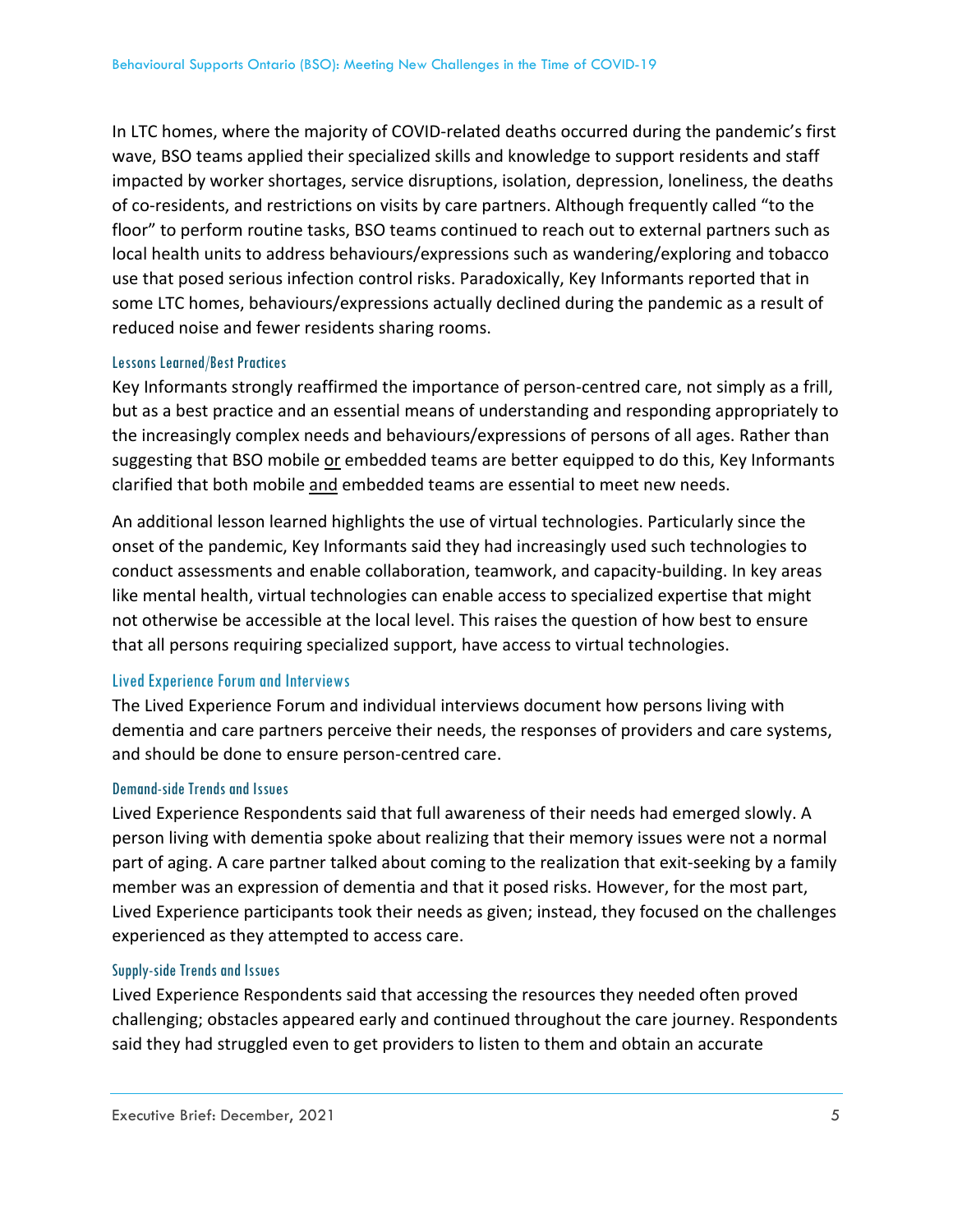diagnosis. Following diagnosis, they were left on their own to navigate convoluted care systems where different providers, programs and services all worked independently and with little communication between them. Obstacles included ever‐changing casts of workers who rarely coordinated their efforts and who, because of a lack of education or time, tended to focus more on completing tasks than understanding and addressing the person's needs. Access to health records could pose problems, as providers controlled, and sometimes withheld, crucial information. To get the support they required, Respondents had had to confront providers, a particularly daunting challenge for persons living with dementia and care partners.

#### Lessons Learned/Best Practices

Lived Experience forum and interview Respondents strongly affirmed the importance of person‐ centred care and strategies/opportunities for advancing this best practice including: knowing and valuing the person; engaging and supporting care partners; ensuring access to and continuity of care; and starting early.

Respondents highlighted that person‐centred care should take into account the values, preferences, histories, interests, and achievements of the person as well as their clinical needs. While decisions were often made for them by providers, Lived Experience Respondents said they wished to be full participants in decision‐making. In this connection, all providers, from front‐line workers to medical specialists, should be educated in the principles and practice of person‐centred care.

Further, Respondents emphasized that their own potential to make meaningful contributions to themselves and others should be recognized and supported. For example, a person living with dementia talked about the benefits of pairing persons at different points along the care journey to provide peer‐to‐peer support. Similarly, a LTC home resident talked about tapping into their professional training and lived experience to support other residents and staff. They also talked about the valuable insights that persons with lived experience could bring to the design of person‐friendly care environments. In this connection, they highlighted the work of the *BSO Provincial Lived Experience Advisory* and the *By Us For Us Guides* project – two initiatives that engage persons living with dementia and care partners – as concrete examples of how persons with lived experience can assist peers to manage daily challenges, and provide real‐world insight for providers and policy-makers about what works, what doesn't and why.<sup>67</sup>

<sup>6</sup> brainXchange. Provincial Lived Experience Advisory Network. Accessed on-line, June 6 2021, at

https://brainxchange.ca/BSOProvincial-Lived-Experience-Advisory-Network<br><sup>7</sup> Research Institute for Aging. By Us for Us Guides. Accessed on-line, May 2021, at <u>https://the-ria.ca/resources/by-</u> us-for-us-guides/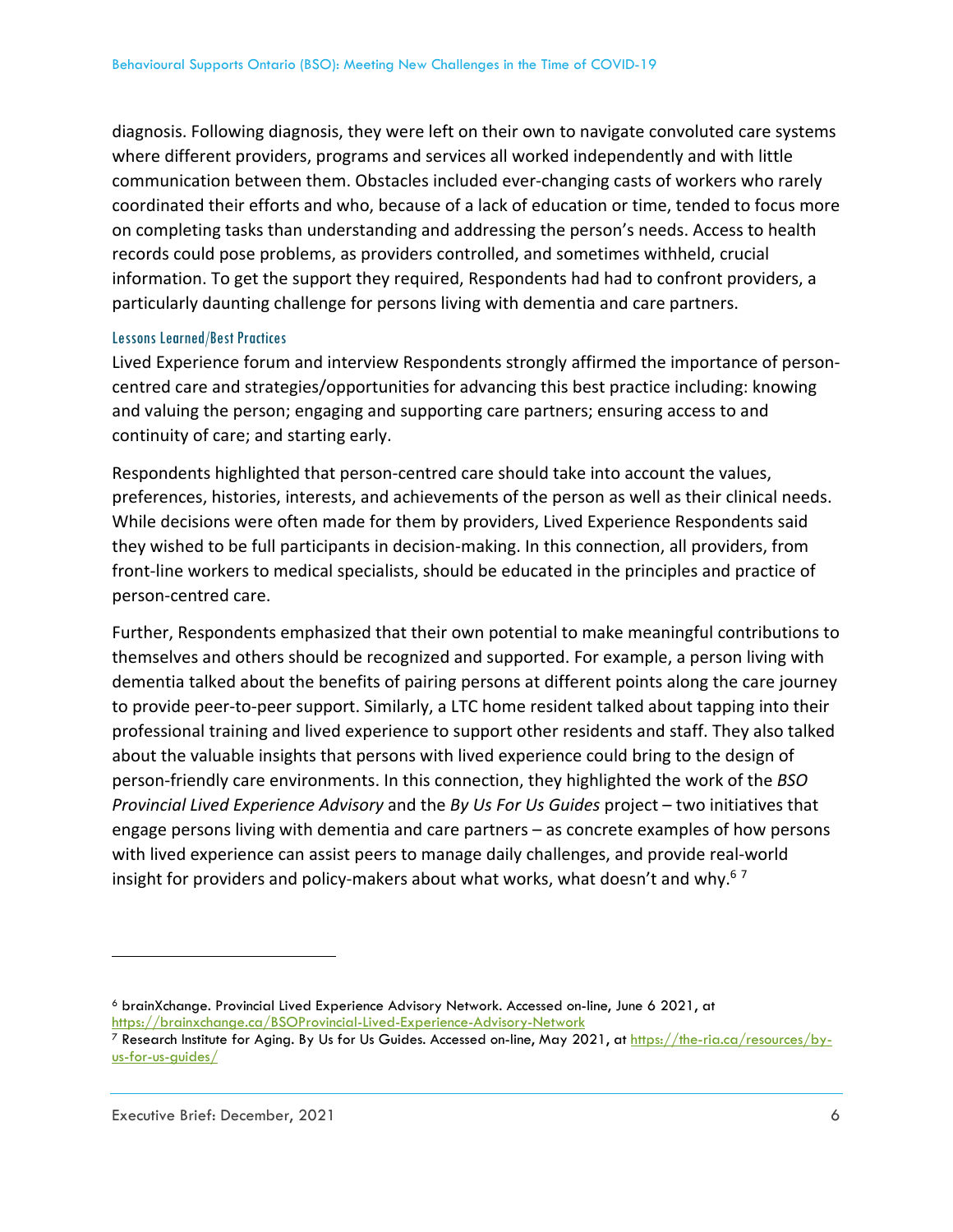# Recommendations

Informed by the findings of our 2018 reports, and findings from the multiple evidence sources analyzed in this report, we offer three recommendations for BSO's work going forward.

## Recommendation 1: Aspire to Person-Directed Care

Our first recommendation in 2018 reaffirmed the BSO core value of person-centred care. In 2021, prompted particularly by the findings of the Lived Experience forum and interviews, we recommend that BSO and its partners look further toward "person‐directed care."

For its part, *person‐centred care* has been described in terms of altruistic experts providing care that is respectful of and responsive to the preferences, needs, and values of the individual. Here, experts continue to play the lead role. Person-centred care "gives priority to outcomes" that are important to the patient [sic]  $-$  such as quality of life  $-$  over technical and process measures."8

By comparison, *person‐directed care* contends that individuals receiving care can and should exert some degree of control over both the context and content of that care, to the extent of their abilities, with experts playing a supporting role. This anticipates a subtle but important shift in the balance between clinical expertise and lived experience, toward the latter.<sup>9</sup>

Pioneered in the disability community, person‐directed care asserts that service users are uniquely qualified to determine what they need and how it should be provided. However, this is not an "either/or" scenario. It recognizes that individuals living with multiple needs will require appropriate support to set goals, make good decisions, build supportive relationships and contribute to community life. <sup>10</sup>

Such concepts are closely aligned with established and emerging approaches to care that highlight the psycho-social, relational, and emotional dimensions of "personhood."<sup>11</sup> In addition to considering *what* is done, personhood also considers *how* it is done. This includes

<sup>8</sup> Lines LM, Lepore Michael, Wiener JM. 2015. Patient-centered, Person-centered, and Person-directed Care They are Not the Same. Medical Care. Medical Care: July 2015 - Volume 53 - Issue 7 - p 561-563. Accessed online, June 6, 2021 at https://journals.lww.com/lww-

medicalcare/Fulltext/2015/07000/Patient\_centered,\_Person\_centered,\_and.1.aspx 9 Corbrook, Family Service Toronto, Griffin Centre, et al. 2016. A Facilitator's Guide to Person Directed Planning. Accessed on-line, November 2021, at https://familyservicetoronto.org/wp-

content/uploads/2016/03/A\_Facilitators\_Guide\_to\_Person\_Directed\_Planning\_6.pdf<br><sup>10</sup> Pioneer Network. 2011. Continuum of Person-Directed Culture. Accessed on-line, June 29 2021, at

https://www.pioneernetwork.net/resource/continuum-of-a-person-directed-culture/<br><sup>11</sup> Kitwood T. 1997. Dementia reconsidered: The person comes first. Berkshire, UK: Open University Press.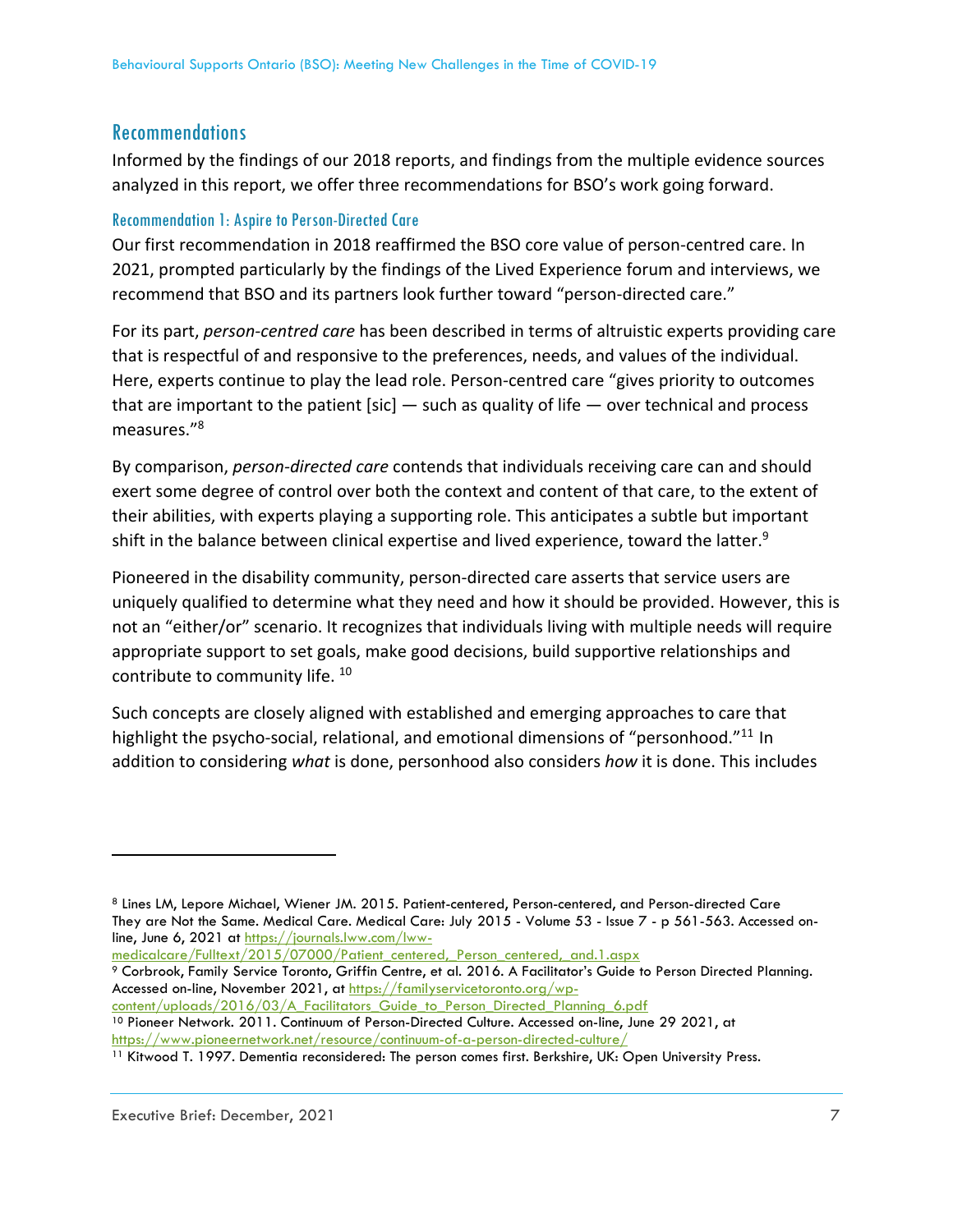respecting and leveraging individual capacity to express preferences, build relationships and engage in care decisions to the extent possible.<sup>12</sup>

To be clear, our first recommendation does not anticipate the adoption of a particular funding or delivery model. Rather, it highlights the importance of the work that BSO and partners are already doing to engage persons and care partners as active participants in their own care, and to support their contributions to the broader community.

For example, The BSO *Provincial Lived Experience Advisory* and *By Us For Us Guides*<sup>13</sup> initiatives were offered as concrete examples of how persons and care partners can draw on their lived experience to educate and support peers and provide decision‐makers with essential insights into needs and the value of different approaches to meet needs.

Other opportunities include pairing LTC home residents for mutual support; drawing on previous professional training and experience to support peers and staff; and engaging residents in designing person‐friendly environments. Although not every person and care partner will be willing or able to participate in these particular ways, the goal is to encourage active engagement in personal and community life to the extent possible at all points along the care journey. In addition to improving care, this can nurture a sense of self‐worth and purpose, affirm personhood, and strengthen communities.

Our first recommendation thus anticipates that these and similar initiatives will be scaled and spread so that persons and care partners are enabled to engage actively in their own care and contribute to their communities, to the extent possible, with support from providers.

# Recommendation 2: Bolster Collaboration

Of course, aspiring to person‐directed care rings hollow if care is not accessible. While collaborations that reach across disciplinary, organization and geographic boundaries cannot generate resources out of thin air, they can do much to ensure that available resources are used to the best possible advantage.

The importance of this recommendation is heightened by the experience of the pandemic. It is now widely recognized that individuals and communities experiencing overlapping, intersectional needs and risks related to age, sexual orientation, race, poverty, and disability, live with inequitable access to health and social supports. The weight of evidence in this evaluation suggests that this is equally true for persons living with responsive

<sup>&</sup>lt;sup>12</sup> Williams AP. 2018. Backgrounder: IHPME Centre for Patient and Caregiver Engagement. Institute for Health Policy, Management and Evaluation, University of Toronto.<br><sup>13</sup> Research Institute for Aging. By Us For Us Guides. Accessed on-line, November 2021, at <u>https://the-</u>

ria.ca/resources/by-us-for-us-guides/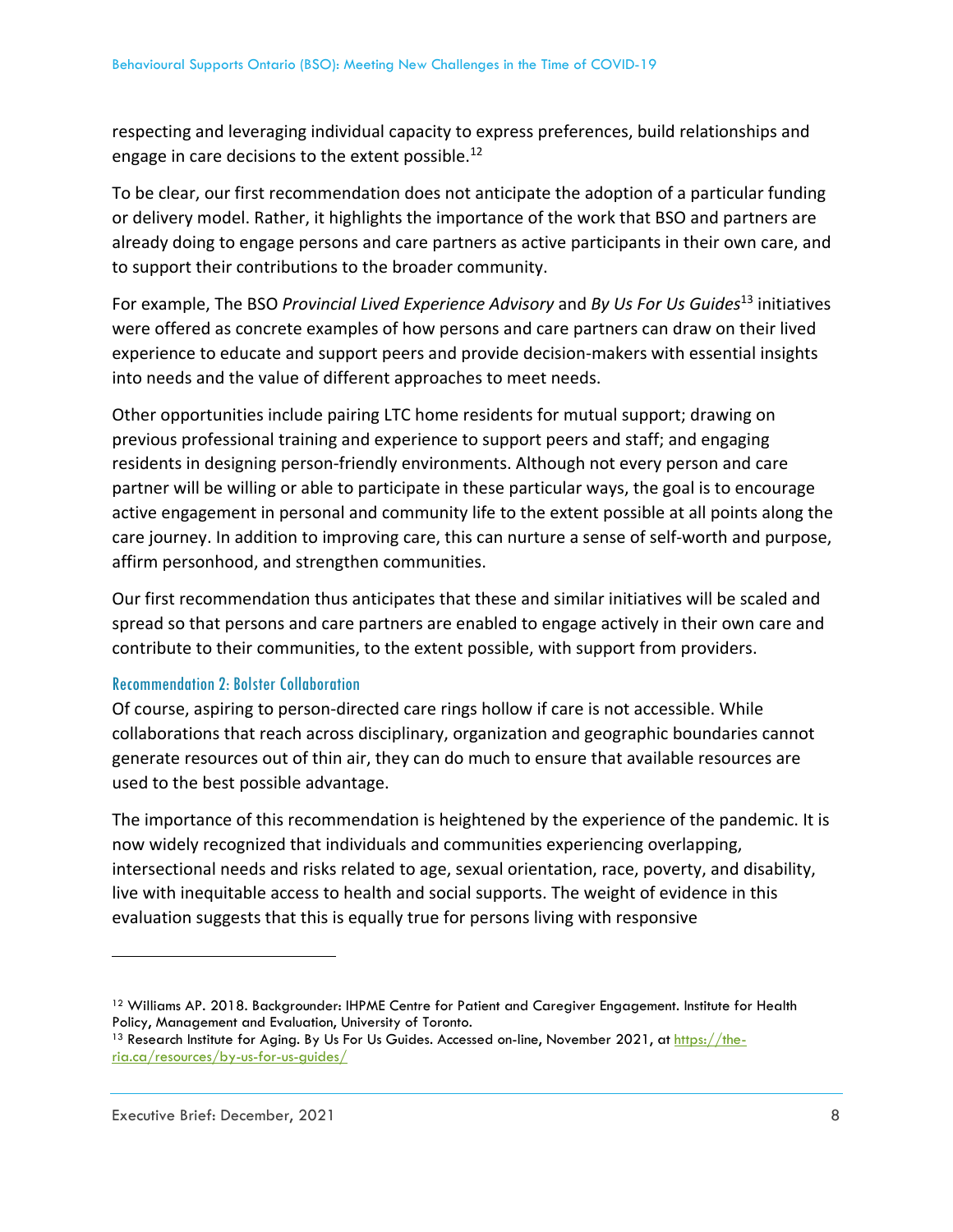behaviours/personal expressions and care partners who likewise experience multiple, overlapping needs and risks, and confront formidable barriers to care in fragmented and increasingly‐stretched care systems.

The qualitative stories offer numerous examples of successful collaborations initiated and/or supported by BSO teams to address complex needs and risks. Within community support agencies, hospitals and long‐term care homes, BSO teams engage with physicians, nurses, pharmacists, therapists, social workers, nutritionists, recreational staff, and PSWs, among many others including police and housing providers. Reaching across institutional boundaries, BSO teams bridge gaps between hospitals, mental health facilities, mental health outreach teams, developmental services, geriatric psychiatry and addictions specialists, as well as community support agencies, Alzheimer Societies, housing providers, faith organizations, police and other first responders. Even within otherwise fragmented care systems, BSO collaborations are thus uniquely positioned to deliver integrated, person‐centred care to those who need it most.

Perhaps the most compelling arguments for collaboration come from persons with lived experience. Even for those participating in this evaluation, who are comparatively knowledgeable and assertive, care systems can be notoriously difficult to access and navigate. In addition to adding burden and stress, this increases the odds that they will fail to get the care they require, spurring decline and potentially avoidable hospital and LTC home admissions.

Our second recommendation thus anticipates that BSO will continue to leverage its unique capacity to initiate and grow interdisciplinary and inter‐organizational collaborations across the province.

# Recommendation 3: Mobilize Knowledge and Build Capacity

Knowledge mobilization and capacity‐building are foundational pillars of BSO. While initially focused on "the growth of care teams through the transfer of new knowledge and the implementation of best and emerging practices," the evaluation findings suggest that these pillars can apply equally to persons living with responsive behaviours/personal expressions and care partners, as well as policy‐makers.

The qualitative stories, Key Informant Interviews and Lived Experience findings emphasize that persons and care partners are now increasingly recognized as essential members of care teams. Relevant knowledge and best practices offered in accessible ways such as guides written by persons with lived experience for peers, alongside counselling and education by experts, were cited as vital resources for supporting this essential role.

Moreover, as the experience of the pandemic has shown, policy-makers increasingly insist that decisions about resource deployment (e.g., tests and vaccinations), must be "evidence‐ informed." In the post‐pandemic era, as needs continue to rise, but emergency resources are